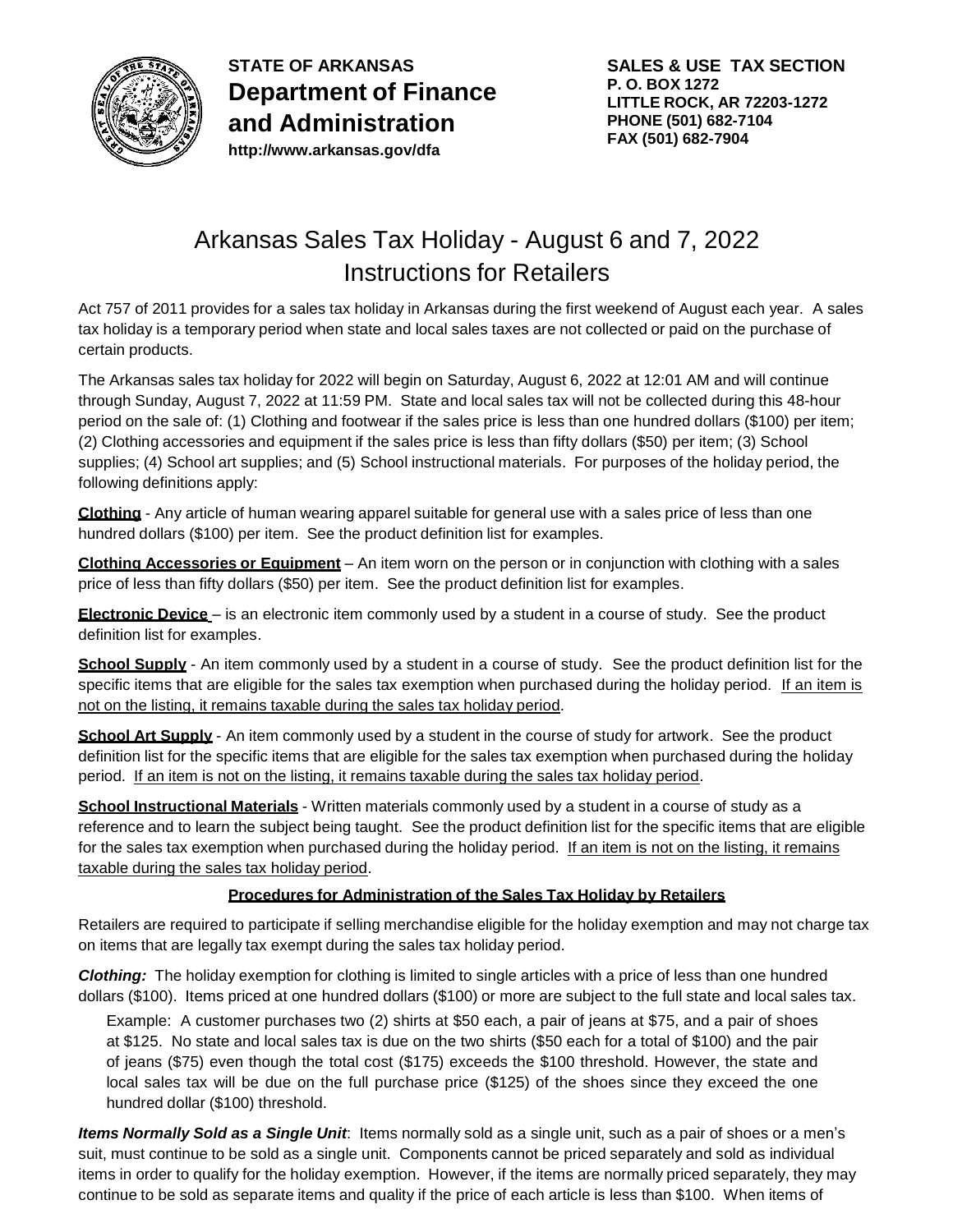eligible and non-eligible items sold together as a set or single unit, the full price is subject to sales tax if the value of the non-eligible item exceeds the value of the eligible item.

*Buy One, Get One Free or for a Reduced Price:* The total price of items advertised as "buy one, get one free" or "buy one, get one for a reduced price" cannot be averaged to qualify both items for the holiday. The amount of sales tax due depends on the actual price paid for each item sold.

Example, it a retailer advertises a pair of blue jeans as "buy one, get one 50% off" with the first pair of jeans priced at \$120 and the second pair at the half- price of \$60. Sales tax is due on the first pair priced at \$120 with the second pair priced at \$60 being eligible for the holiday exemption.

*Discounts, Coupons, Rebates*: Retailers may offer store discounts and store coupons to reduce the selling price of an eligible item in order to qualify for the holiday exemption. However, manufacturer 's discount coupons do not reduce the selling price of an item and cannot be used to determine the selling price of an item in order to qualify for the holiday exemption. A manufacturer 's rebate also does not reduce the selling price of an item and may not be used to qualify an item.

*Layaways: S*ales of eligible items under a layaway sale qualifies for exemption if final payment on a layaway order is made by, and the property is given to, the purchaser during the exemption period; or the purchaser selects the property and the retailer accepts the order for the item during the exemption period, for immediate delivery upon full payment, even if delivery is made after the holiday exemption period ends.

*Rain Checks* - A rain check allows a customer to purchase an item at a certain price at a later time because the particular item was out of stock. Eligible property that customers purchase during the exemption period with use of a rain check will qualify for the exemption regardless of when the rain check was issued. Issuance of a rain check during the exemption period will not qualify eligible property for the exemption if the property is actually purchased after the exemption period.

*Exchanges* - Procedures for an exchange in regards to a sales tax holiday are as follows:

- a) If a customer purchases an eligible item during the holiday exemption period but later exchanges the item for a similar eligible item, even if a different size, color, or other feature, no tax is due even if the exchange is made after the holiday period.
- b) If a customer purchases an eligible item during the holiday exemption period, but after the holiday has ended, the customer returns the item and receives credit on the purchase of a different item that was not eligible during the holiday, the appropriate state and local sales tax is due on the sale of the newly purchased item.
- c) If a customer purchases an eligible item prior to the holiday exemption period, but during the holiday period the customer returns the item and receives credit on the purchase of a different item of eligible property, no sales tax is due on the sale of the new item if the new item is purchased during the holiday exemption period.

*Delivery Charges* - Delivery charges, including shipping, handling and service charges, are part of the sales price of eligible items. For the purpose of determining a sales tax holiday price threshold, if all of the items in a shipment qualify as eligible property and the sales price for each item in the shipment is within the sales tax holiday price threshold, the retailer will not allocate the delivery, handling, or service charge to each item in order to determine if the price threshold is exceeded. The shipment will be considered a sale of eligible products.

If the shipment includes eligible holiday sales tax exempt items and other taxable items, the retailer seller should allocate the delivery charge by using: (a) A percentage based on the total sales prices of the taxable items compared to the total sales prices of all items in the shipment; or (b) A percentage based on the total weight of the taxable items compared to the total weight of all items in the shipment. The retailer must tax the percentage of the delivery charge allocated to the taxable property but not the percentage allocated to the holiday eligible items.

*Order Date and Back Orders* - For the purpose of a sales tax holiday, eligible property qualifies for exemption if: (a).the item is both delivered to and paid for by the customer during the exemption period; or (b) the customer orders and pays for the item and the seller accepts the order during the exemption period for immediate shipment, even if delivery is made after the exemption period. The seller is deemed to accept an order when the seller has taken action to fill the order for immediate shipment. Actions to fill an order include placement of an "in date" stamp on a mail order or assignment of an "order number" to a telephone order. An order is for immediate shipment when the customer does not request delayed shipment. An order is for immediate shipment notwithstanding that the shipment may be delayed because of a backlog of orders or because stock is currently unavailable to, or on back order by, the seller.

*Returned Merchandise* - For a 60-day period immediately after the sales tax holiday exemption period, when a customer returns an item that would qualify for the exemption, no credit for or refund of sales tax shall be given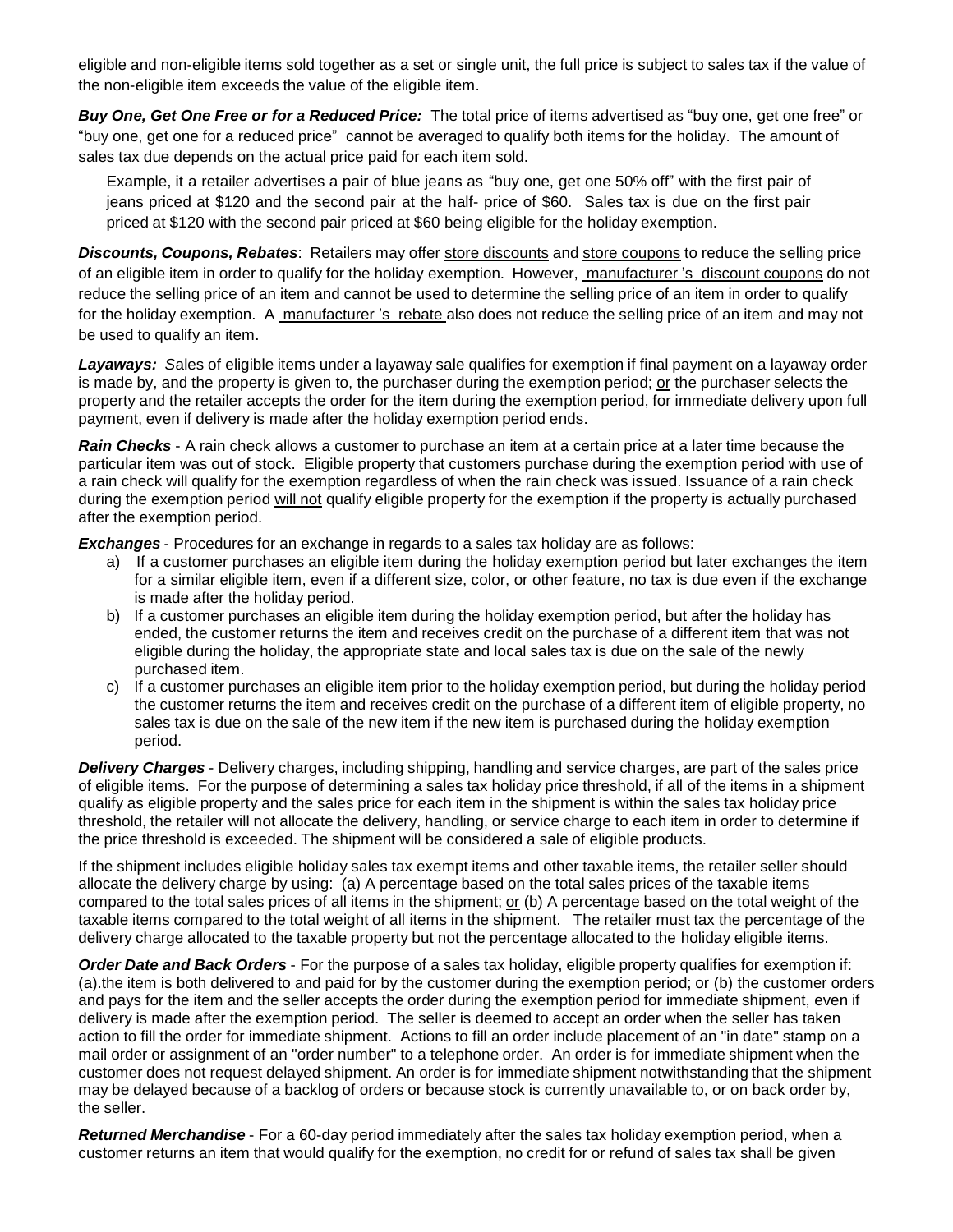unless the customer provides a receipt or invoice that shows tax was paid, or the seller has sufficient documentation to show that tax was paid on the specific item. This 60-day period is set solely for the purpose of designating a time period during which the customer must provide documentation that shows that sales tax was paid on returned merchandise. The 60-day period is not intended to change a seller's policy on the time period during which the seller will accept returns.

*Sellers in Different Time Zones* - The time zone of the seller's location determines the authorized time period for the sales tax holiday exemption when the purchaser is located in one time zone and a seller is located in another.

## **Product Definitions**

"**Clothing**" of the type eligible for the sales tax holiday exemption with a price of less than \$100 per item includes all human wearing apparel suitable for general use. Additional examples include:

Aprons, household and shop Athletic supporters Baby receiving blankets Bathing suits and caps Beach capes and coats Belts and suspenders **Boots** Coats and jackets **Costumes** Diapers, including disposables Earmuffs Footlets

Formal wear Garters and garter belts **Girdles** Gloves & mittens for general use Hats and caps **Hosiery** Insoles for shoes Lab coats **Neckties Overshoes** Pantyhose Rainwear

Rubber pants Sandals **Scarves** Shoes and shoelaces **Slippers** Sneakers Socks and stockings Steel toed shoes Underwear Uniforms, athletic & non-athletic Wedding apparel

### **"Clothing" does not include:**

- Belt buckles sold separately;
- Costume masks sold separately;
- Patches and emblems sold separately;
- Sewing equipment and supplies including knitting needles, patterns, pins, scissors, sewing machines, sewing needles, tape measures, and thimbles; and
- Sewing materials that become part of "clothing" including buttons, fabric, lace, thread, yarn, and zippers.
- "Protective equipment" for human wear and designed as protection of the wearer against injury or disease or as protection against damage or injury of other persons or property but not suitable for general use. Protective Equipment not eligible for the sales tax holiday exemption includes:

| Breathing masks                  | Paint or dust respirators  |
|----------------------------------|----------------------------|
| Clean room apparel and equipment | Protective gloves          |
| Ear and hearing protectors       | Safety glasses and goggles |
| Face shields                     | Safety belts               |
| Hard hats                        | Tool belts                 |
| <b>Helmets</b>                   | Welder's gloves and masks  |

• "Sport or recreational equipment" designed for human use and worn in conjunction with an athletic or recreational activity that is not suitable for general use. Sport or recreational equipment not eligible for the sales tax holiday exemption includes:

Ballet and tap shoes Cleated or spiked athletic shoes Gloves - baseball, bowling, boxing, hockey, and golf **Goggles** Hand and elbow guards Life preservers and vests

Mouth guards Roller and ice skates Shin guards Shoulder pads Ski boots **Waders** Wetsuits and fins